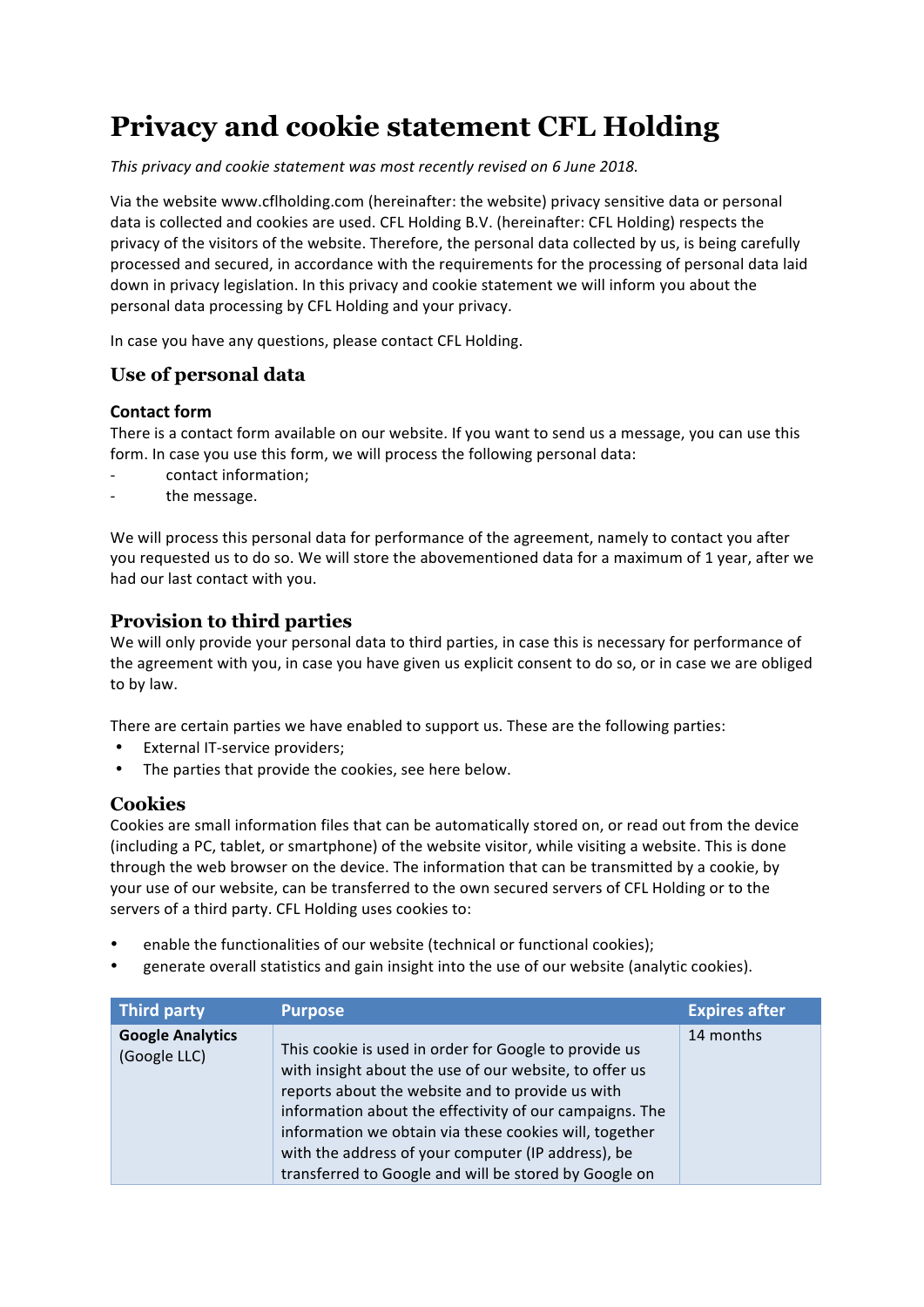| servers within the United States of America. We have       |  |
|------------------------------------------------------------|--|
| concluded a data processing agreement with Google          |  |
| regarding the processing of the collected data. We have    |  |
| not permitted Google to use the obtained information       |  |
| for any of the other Google Services. Google is,           |  |
| however, able to provide information to third parties in   |  |
| case Google is legally obliged to do so, or if these third |  |
| parties process the information on behalf of Google.       |  |
| We have no further influence on this. More information     |  |
| about the processing of personal data by Google            |  |
| Analytics can be found within the Privacy policy of        |  |
| Google.                                                    |  |
|                                                            |  |

# **Enable or disable cookies**

You can prevent the placement of cookies by adjusting the settings on your browser (see your browser Help for information about how to do this). Beware: most websites do not optimally function when cookies are disabled.

## **Removing cookies**

Most cookies have an expiration date. This means, that they will automatically expire after a certain period and no longer register any data concerning your visit of the website. Another option is to remove the cookies manually before the expiration date. In order to do this, consult the instruction manual of your browser.

# **Third parties**

We have no control over how the above parties use the cookies themselves. For more information about these parties and how they use cookies, we recommend that you read their privacy statements (please be aware that such statements may be revised regularly).

## **Security**

CFL Holding takes appropriate security measures to protect personal data and also demands processors to do the same. We ensure that only authorized people have access to your personal data, and that access to your personal data is being controlled.

## **Changes to this privacy and cookie statement**

Whenever this website changes, we have to change our privacy and cookie statement as well. Therefore, please pay attention to the date of the last revision at the beginning of this page and check for new versions. We will always try to announce changes, apart from the website.

## **Your rights**

In case you have any questions about our processing of your personal data or if you want to know what kind of personal data we have of you, please can contact us. Please check below for our contact information.

Based on privacy legislation, you have the following rights:

- gain explanation about what personal data of you we process of and for what purposes;
- gain insight in the personal data that we have of you;
- correct false information;
- remove expired information;
- withdraw your consent: